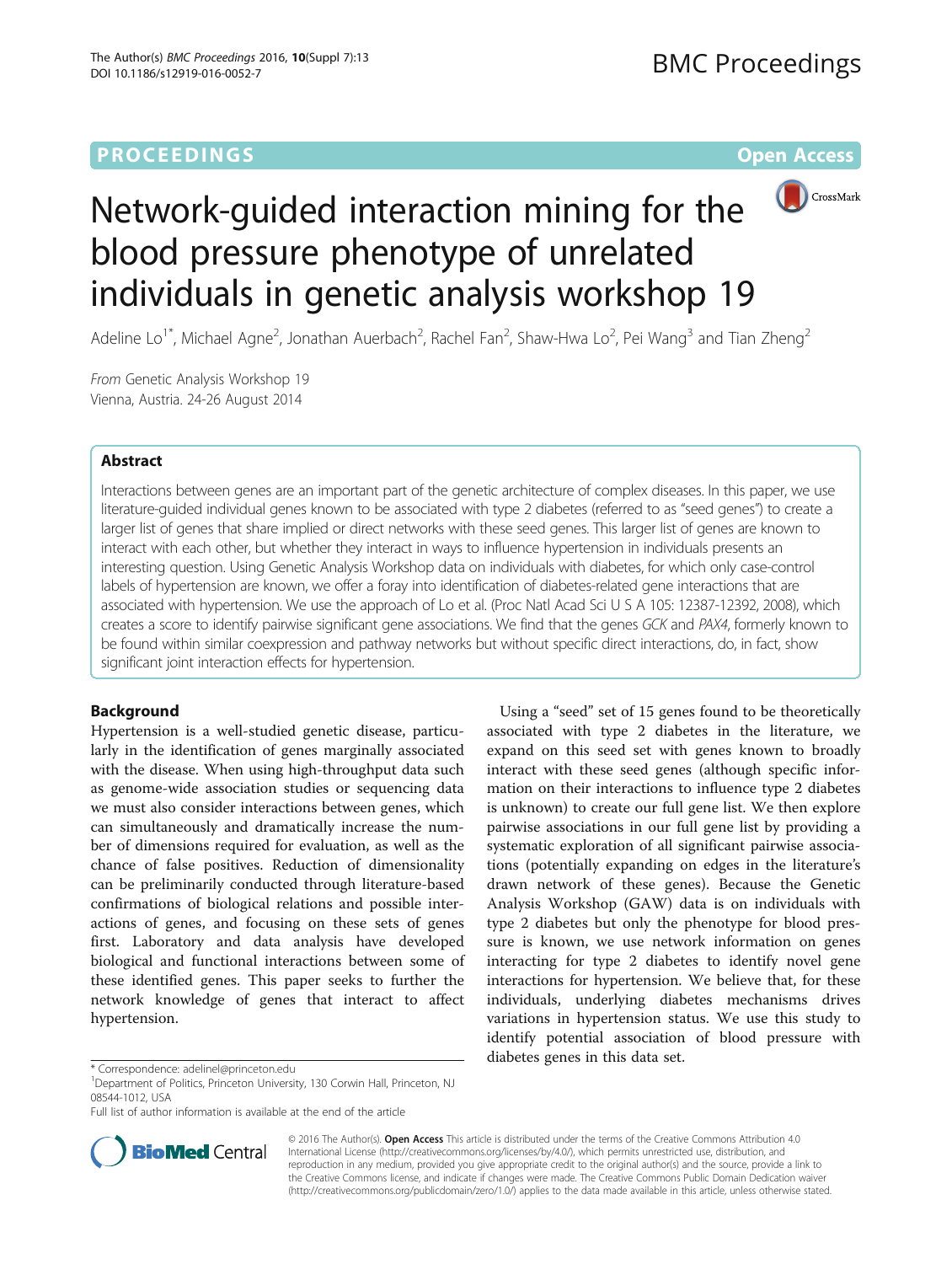# Methods

# Seed genes from literature

To build the original set of genes theoretically associated with hypertension, we turned to the Online Mendelian Inheritance in Man (OMIM) [\[1](#page-3-0)]. Using type 2 diabetes mellitus as the search term (#125853), we found a list of 15 genes known to be related to diabetes type 2 (Table 1). These were then used in GeneMANIA to retrieve genes connected to them.

## Interaction network from literature

We supplied all 15 genes to the online portal of Gene-MANIA [[2\]](#page-3-0), an online database of connections, including known biological pathways, between genes reported in the literature so far. The seed genes were used to retrieve genes that are connected to them. Each connected gene was scored based on the nature and strength of evidence of all the connection instances it had with all seed genes. We chose the 20 top-scored genes to expand the previous set of 15 seed genes, resulting in a final list of 22 seed and expanded genes. We denoted this list of genes as  $V = (v_1, ..., v_k), k \in \{1, ..., 22\}$ . We also retrieved the interaction network, denoted as  $E = [e_{ij}]_{k \times k}$ .

# Hypertension phenotype

The data set under consideration was the GAW19 [\[3](#page-3-0)] unrelated individuals data with type 2 diabetes. The phenotype available for analysis, however, was hypertension. Subjects were coded as case or control phenotypes in parallel to the rules used in the GAW19 family data set, whereby cases were defined as individuals with systolic blood pressure (SBP) >140 mm Hg, diastolic blood pressure (DBP) > 90 mm Hg, or who were on antihypertensive medication. Satisfying any one of these three criteria was sufficient to make them a case. Controls measured as SBP ≤140 mm Hg, DBP ≤90 mm Hg, and were not on antihypertensive medication.

Table 1 Seed gene list

| Seed Gene List |                     |
|----------------|---------------------|
| IGF2BP2        | IRS2                |
| PPARG          | SLC <sub>2</sub> A4 |
| GCK            | HNF1B               |
| KCNJ11         | GCGR                |
| ABCC8          | <b>RETN</b>         |
| MAPK8IP1       | PDX1                |
| MTNR1B         | PPARG               |
| IPF1           |                     |

All seed genes taken from OMIM

# Pairwise network scoring

We use the approach in Lo et al. [[4\]](#page-3-0) to score the marginal and joint effects. Because we have 22 genes, we have  $\frac{(22*21)}{2} = 231$  gene pairs.

To measure the joint effects of two single nucleotide polymorphisms (SNPs), we use the measure  $\nu$ :

$$
v = \sum_{s=1}^{3^k} \left( \frac{n_{D,s}}{n_D} - \frac{n_{U,s}}{n_U} \right)^2
$$

where  $n_{D,s}$  and  $n_{U,s}$  are counts of cases and controls in each genotype (element) s,  $n_D$  and  $n_U$  are the total number of cases and controls under the study, and  $k \in$  $\{1, ..., 22\}.$ 

To measure the amount of interaction between two genes,  $g_i$  and  $g_j$ : for every pair of SNPs  $(i_d, i_e)$  from each pair  $j$  of  $\mathcal{S}$ . gene i and gene j define the SNP-wise interactions as the ratio of incremental interactions versus the maximum of the two marginal effects:

$$
r(i_d, j_e) = \frac{v_{i_d,j_e} - v_{i_d} V v_{j_e}}{v_{i_d} V v_{j_e}}
$$

where  $\vee$  represents the maximum of two values, and r  $(i_d, j_e)$  is the relative amount of interactions of two SNPs with respect to their marginal effects. The amount of interactions between two genes  $i$  and  $j$  is defined as the average of all SNP-wise ratios possibly formed from these two genes and is denoted as:

$$
R_{ij} = \frac{\sum_{d=1}^{m_i} \sum_{e=1}^{m_j} r(i_d, j_e)}{m_i m_j}
$$

and called the "mean interaction ratio," or "mean-ratio" or "R-statistic."

For each gene pair, we also define the "average maximum marginal  $v$ " or "M-statistic" as:

$$
M_{ij} = \frac{\sum_{d=1}^{m_i} \sum_{e=1}^{m_j} (v_{i_d} \vee v_{j_e})}{m_i m_j}
$$

From the above steps, we obtain a set of 231 total pairwise interactions,  $\{(M_{ij}, R_{ij}); 1 \le i < j \le 22\}$ , corresponding to all possible gene pairs.

To establish significance, we applied 1000 permutations of the case-control outcomes in order to determine the null distribution of the ratio and maximum. Permutations are used to determine significance between gene interactions.

# Results

# Retrieved pairwise network scores

Results of all pairwise SNP interactions resulted in 41 pairwise SNPs with statistically significant joint effects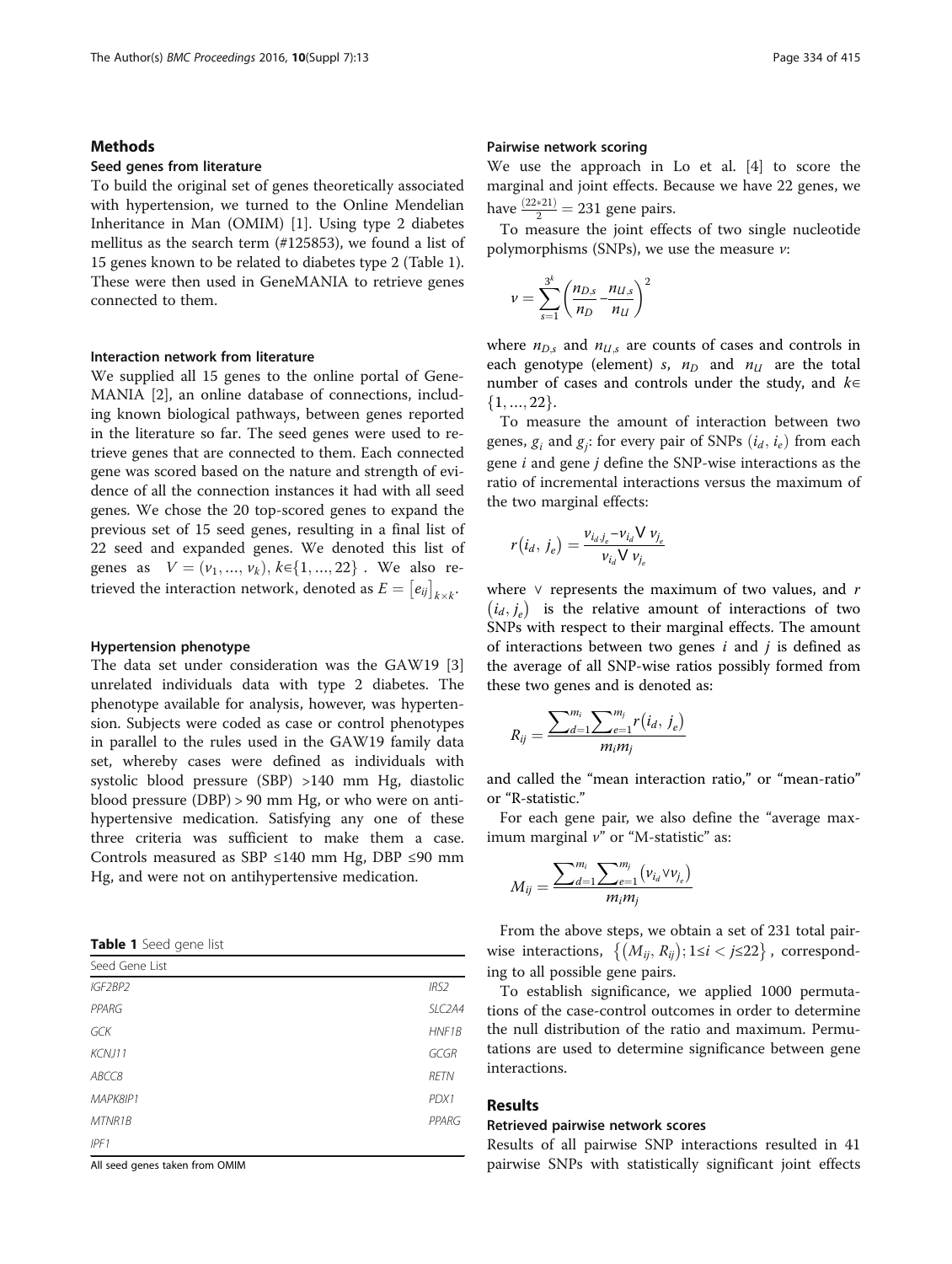(significant  $\nu$  scores). However, this is based on theoretical results (Table 2 lists the SNPs and their respective joint effect scores). Indeed, these are only amongst SNP interactions; to determine whether genes are significantly

Table 2 Top returned ratio of pairwise and marginal effects

| SNP1 | SNP <sub>2</sub> | Joint score (normalized) |
|------|------------------|--------------------------|
| 7    | 647              | 2.920                    |
| 85   | 409              | 4.165                    |
| 85   | 426              | 3.645                    |
| 85   | 441              | 2.870                    |
| 85   | 614              | 3.003                    |
| 96   | 603              | 2.773                    |
| 125  | 647              | 2.798                    |
| 138  | 647              | 2.705                    |
| 150  | 647              | 3.104                    |
| 215  | 647              | 2.781                    |
| 221  | 833              | 3.023                    |
| 344  | 620              | 2.898                    |
| 347  | 620              | 2.829                    |
| 357  | 620              | 2.885                    |
| 358  | 647              | 2.817                    |
| 344  | 751              | 2.880                    |
| 347  | 751              | 2.864                    |
| 357  | 751              | 3.021                    |
| 375  | 714              | 3.102                    |
| 387  | 451              | 3.169                    |
| 387  | 452              | 2.771                    |
| 414  | 647              | 2.765                    |
| 441  | 620              | 2.860                    |
| 441  | 647              | 2.737                    |
| 451  | 614              | 2.906                    |
| 451  | 620              | 2.857                    |
| 441  | 714              | 2.719                    |
| 441  | 716              | 2.732                    |
| 451  | 714              | 3.114                    |
| 451  | 733              | 2.742                    |
| 452  | 714              | 2.899                    |
| 451  | 747              | 3.561                    |
| 451  | 754              | 3.987                    |
| 451  | 759              | 4.011                    |
| 452  | 747              | 3.488                    |
| 452  | 754              | 3.614                    |
| 452  | 759              | 3.640                    |
| 441  | 812              | 3.307                    |
| 451  | 872              | 2.786                    |
| 647  | 698              | 3.673                    |
| 647  | 829              | 3.405                    |

associated with other genes, we average across SNP–SNP interactions between one given gene and another given gene. Given the rare variant-heavy nature of the GAW19 data set, marginal and joint association scores were very low; this is not surprising given the rarity of the variants. However, even with the rare variant problem, one set of joint gene interactions was found after 1000 permutations, between gene GCK and gene PAX4 at the 95 % significance level.

# **Discussion**

The main results are 41 pairwise SNPs that demonstrate statistically significant joint effects with respect to  $\nu$ values. Averaging across SNPs within genes and comparing joint effects retrieves a statistically significant joint effect between the two genes, GCK and PAX4, when comparing to the permuted null distribution. We can be confident that these results are not a result of overly large individual effects from the GCK or PAX4 gene as the pairwise interaction ratio statistics used are with respect to the maximum of the marginal effects.

We take a moment to note that the number of SNPs corresponding to each gene varies among genes, ranging from 1 to 124 SNPs. On average there are roughly 3000 bp between two consecutive SNPs, which means the largest of our genes corresponds to more than 370,000 bp. We recognize the possibility of linkage disequilibrium between SNPs located close to one another. We take advantage of this dependence and integrate neighboring information by treating the gene as the basic unit instead of each SNP (thus accounting for our gene-based approach). Thus when we discuss the effect of a certain gene pair, we mean the average of all pairwise interactions of SNP pairs formed from the two genes.

# Conclusions

We find a significant interaction effect of the GCK and PAX4 genes on hypertension in the GAW19 data. While GCK and PAX4 have established coexpression and pathway linkages via other genes, no known interaction seems to have been previously established between the two genes themselves without the mediation of other genes. In addition, GCK and PAX4 are not known to specifically interact toward hypertension. As such we provide direct evidence of an interesting joint effect of these two genes in the context of hypertension.

### Acknowledgements

The authors thank the Robert Wood Johnson Foundation for funding of this project. The hypertension for unrelated individuals data were provided by the GAW. Special thanks to Dr. Chien-Hsun Huang for analytical support.

#### Declarations

This article has been published as part of BMC Proceedings Volume 10 Supplement 7, 2016: Genetic Analysis Workshop 19: Sequence, Blood Pressure